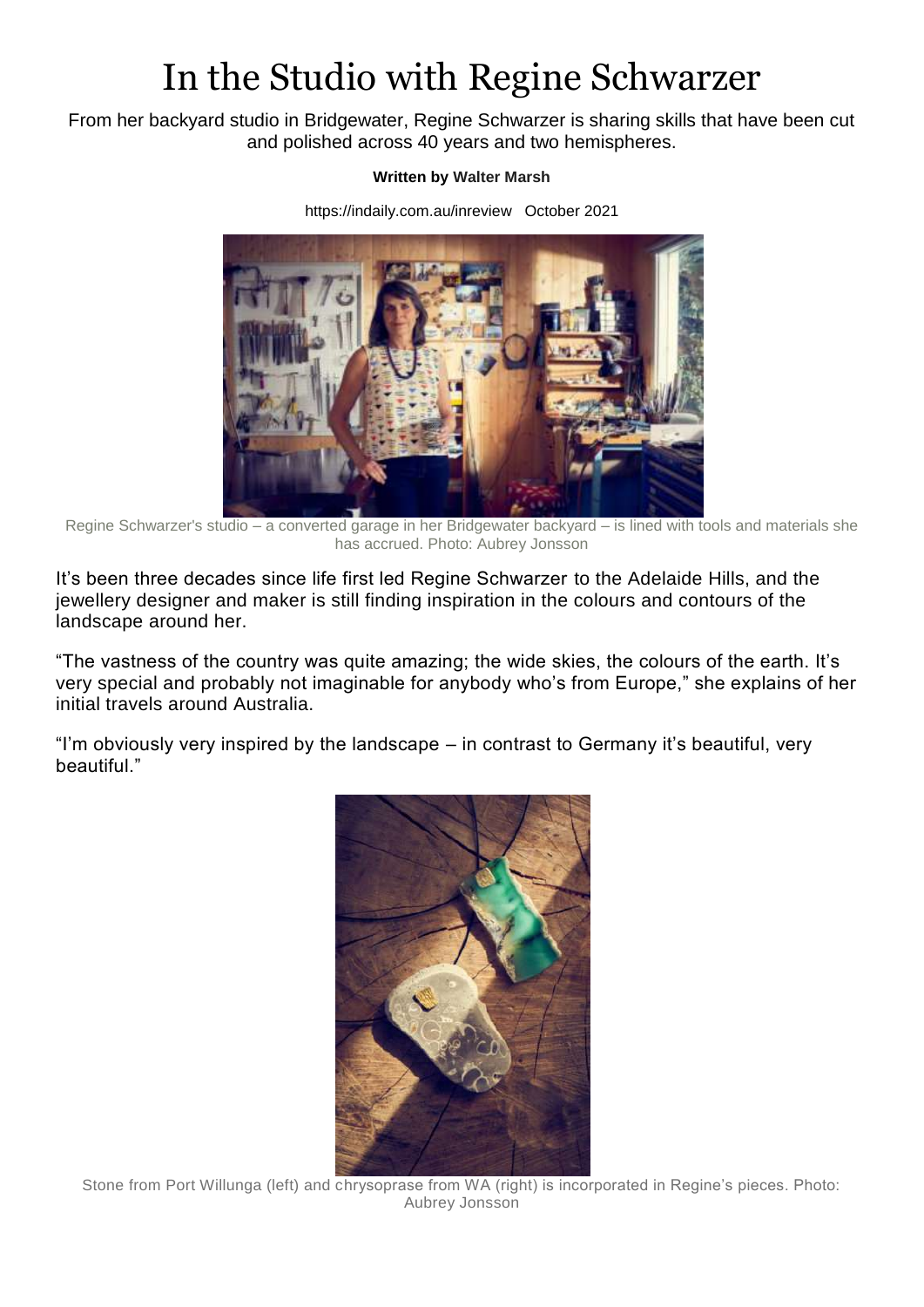While Schwarzer was intrigued by the geology of her new home, she initially found the kinds of materials that were available in the early '90s often weren't to her taste ("gem dealers only had boring, round and oval-faceted [pieces], nothing interesting," she recalls). As she built up her own skills as a stonecutter, a new evolution of her practice took root, crafting the raw gems and minerals she encountered in ways that leant into their natural form.

Years earlier, Schwarzer's formal training had set her on a more clean-cut path – something she's enjoyed unlearning ever since.

"My training in Germany was quite different to how people learn here, it's a different approach, different aesthetics," she says of a traditional training process that encompasses everything from life drawing to silversmithing.

"I went to a school which is where I stayed for three and a half years; my training was very based on those techniques, which I find important, but I also try to let go of them – it can drive you insane," she laughs. "I really let loose, I've let go of the absolute pedanticness.

"I work a lot more organically now, I use elements of nature and in just the last few years I've started using plant material as well," she says, pointing out recent works that incorporate sliced cross-sections of stones from Port Willunga, chrysoprase from Western Australia, and found plant material that she casts and moulds in silver.

"I have more material than I can use in my lifetime. I use the Watsonia quite a lot, which grows rampant," she says, highlighting some recent work. "It's an invasive weed coming from South Africa, but their rootstock is quite amazing."



Regine's workstation sits by a window looking out over the hills. Photo: Aubrey Jonsson

The intervening decades have seen her studio set-up shuffle between spaces at Jam Factory, Hahndorf Academy, and stints working from home. This space, a converted garage perched up the top of her Bridgewater backyard, has been her primary base for the past four years, and is lined with tools and materials she's accrued in that time. At its centre is a vast, circular jewellers' bench with four workstations, an imposing bit of furniture that becomes the heart of the studio when Schwarzer opens her doors for workshops and open studio days.

"It's an original UniSA table from when they were at Underdale – when they moved, someone at Gray Street Workshop acquired it, then Gray Street Workshop moved and it came into my possession," she explains.